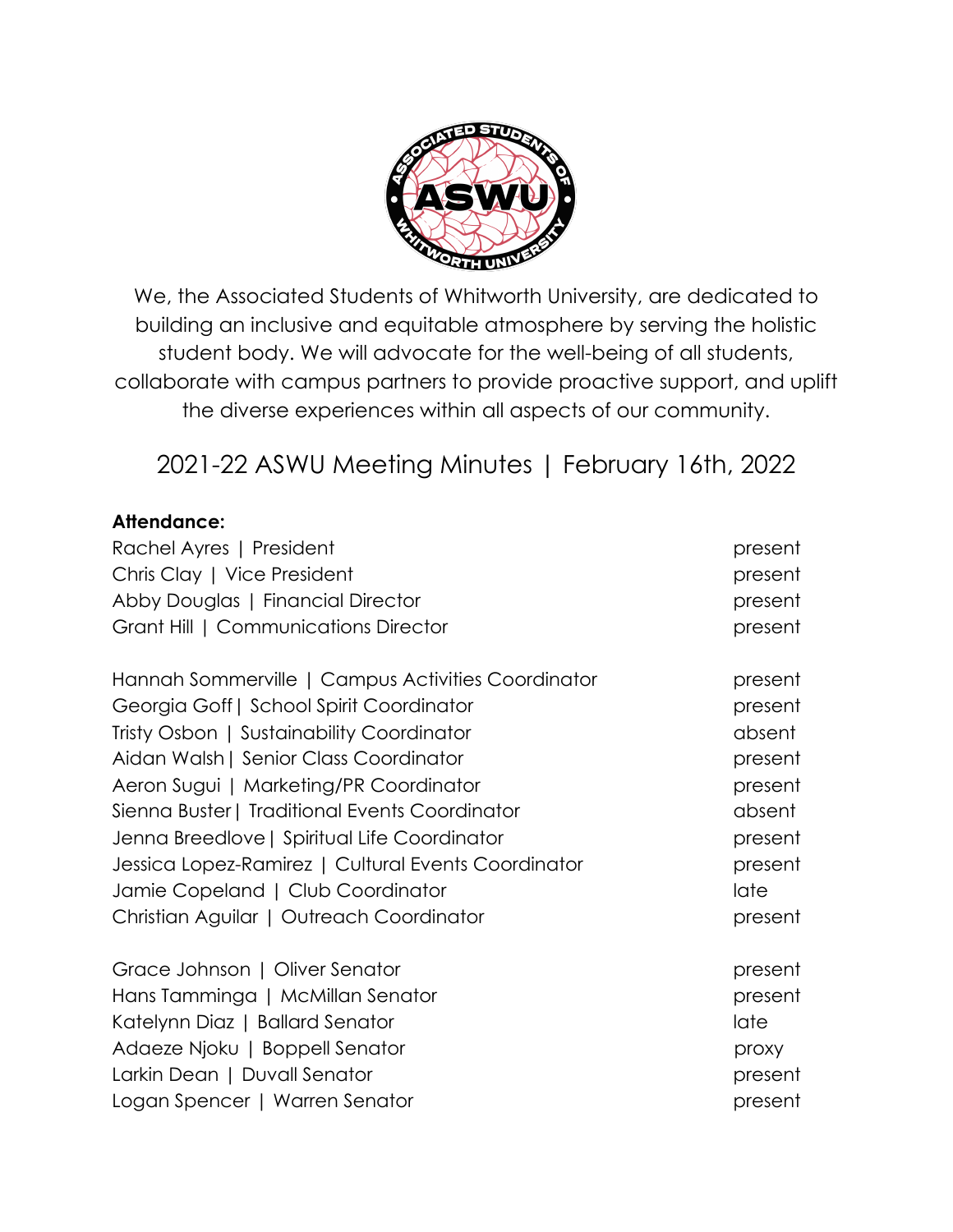| Samie Schaffer   Arend Senator              | present |
|---------------------------------------------|---------|
| Rebecca Kay   Stewart Senator               | present |
| Kyle Marquez   Baldwin-Jenkins Senator      | present |
| Reeshika Sharma   Off-Campus Senator        | late    |
| Michael Lie   International Student Senator | present |
| Payton Wyatt   Neighborhood Senator         | present |
| Munya Fashu-Kanu   Off Campus Rep           | present |
| Marie Fenske   Off Campus Rep               | present |
| Courtney Cossette   Off Campus Rep          | present |
| Jamie Furr   Off Campus Rep                 | present |
| Makayla Pugmire   Off Campus Rep            | present |
| Michelle Lie   Incoming Student Rep         | present |
| Elisa Vigil   Incoming Student Rep          | late    |
| Hannah Loesch   Village Rep                 | present |

 $\_$  , and the set of the set of the set of the set of the set of the set of the set of the set of the set of the set of the set of the set of the set of the set of the set of the set of the set of the set of the set of th

\_\_\_\_\_\_\_\_\_\_\_\_\_\_\_\_\_\_\_\_\_\_\_\_\_\_\_\_\_\_\_\_\_\_\_\_\_\_\_\_\_\_\_\_\_\_\_\_\_\_\_\_\_\_\_\_\_\_\_\_\_\_\_\_\_\_\_\_\_\_\_\_\_\_\_\_\_\_

Meeting brought to order at 1701.

Mission statement read by Makayla.

#### *Motion to Approve Minutes*

Moved by Larkin, Seconded by Rebecca

Discussion: None

In favor: 17 | Opposed: 0 | Abstaining 0 Motion passes

### **Club Coordinator Updates**

Jamie C: Today we have Camp Kesem and Westminster Round.

- Camp Kesem

Maureen: I'm Maureen or "brave" in the camp council world and today I am talking about camp Kesem. Kesem is a yearlong support for kids affected by parents with cancer. It is run by volunteers. This is our first year at Whitworth. What has Kesem done? We have 130 chapters across the US. Last weekend we went

 $\_$  , and the set of the set of the set of the set of the set of the set of the set of the set of the set of the set of the set of the set of the set of the set of the set of the set of the set of the set of the set of th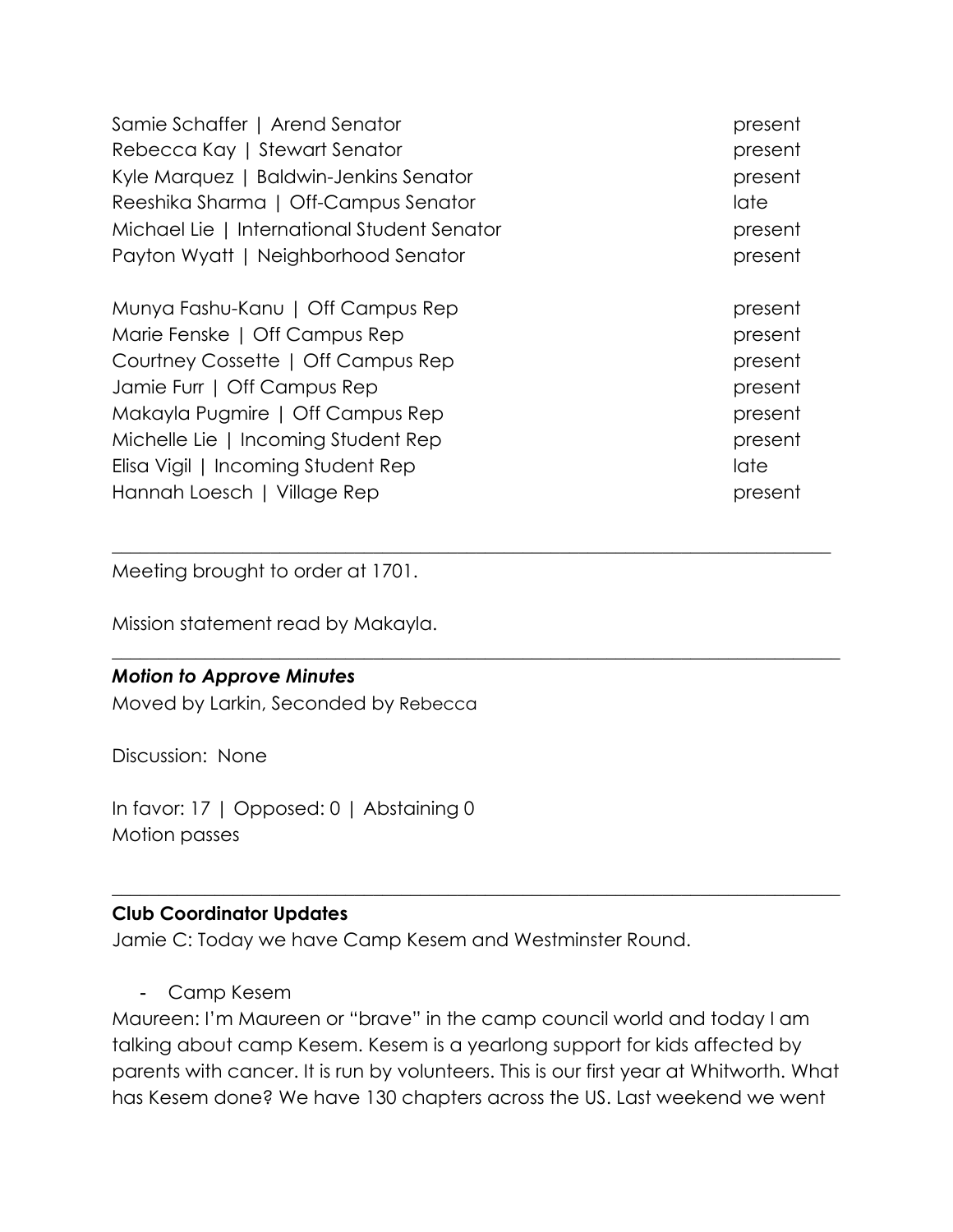to Chicago for a national leadership summit where we met individuals from Harvard, MIT, UC, and Santa Barbara chapters and we got a lot of good advice. We have two big events coming up. One is friends and family day on March 5<sup>th</sup> and the camp is at the end of August and the campsite is being flakey, but we are looking to secure that. How can you support? We have camp counselors looking for 10-15 more applicants. It is a week-long commitment and there is a training before. Members can come for meetings which are monthly and anyone in the general body and come to social events. Questions?

Georgia: Where do you apply or look into being camp counselors?

Maureen: Our link tree

Chris: Can ASWU support you better?

Maureen: I don't think so right now thanks.

# - Westminster Round

Ellie: Hi I don't have a PowerPoint, but I have lots of info on this club. I co-lead with two other women. We are the official unofficial english club for Whitworth. This means anyone can come to events, but a lot of our events are tied to our love of literature and communities we share in this department. A few of our event's center on authors and poets on campus. One event last year was poetry and pie centered on a poet coming to campus and meeting to eat pie and talk. It's a wonderful space for everyone to be there and enjoy our presences. Coming up we are doing fiction and French fries which we are excited about. It is involving a visiting author. It is in the RTT. We have done BBQs before and Christmas parties. The club died last year with covid, and we are working on reviving this year. Best contact is our personal emails. Rdevereaux22@my.whitworth.edu She is the point person. My email is erothstrom23@my.whitworth.edu M as in Maurice.

Kyle: Can Grant put Maurice in the minutes?

Jason: How many pounds of French fries?

Ellie: 8 pounds of French fries. Did you get the last email?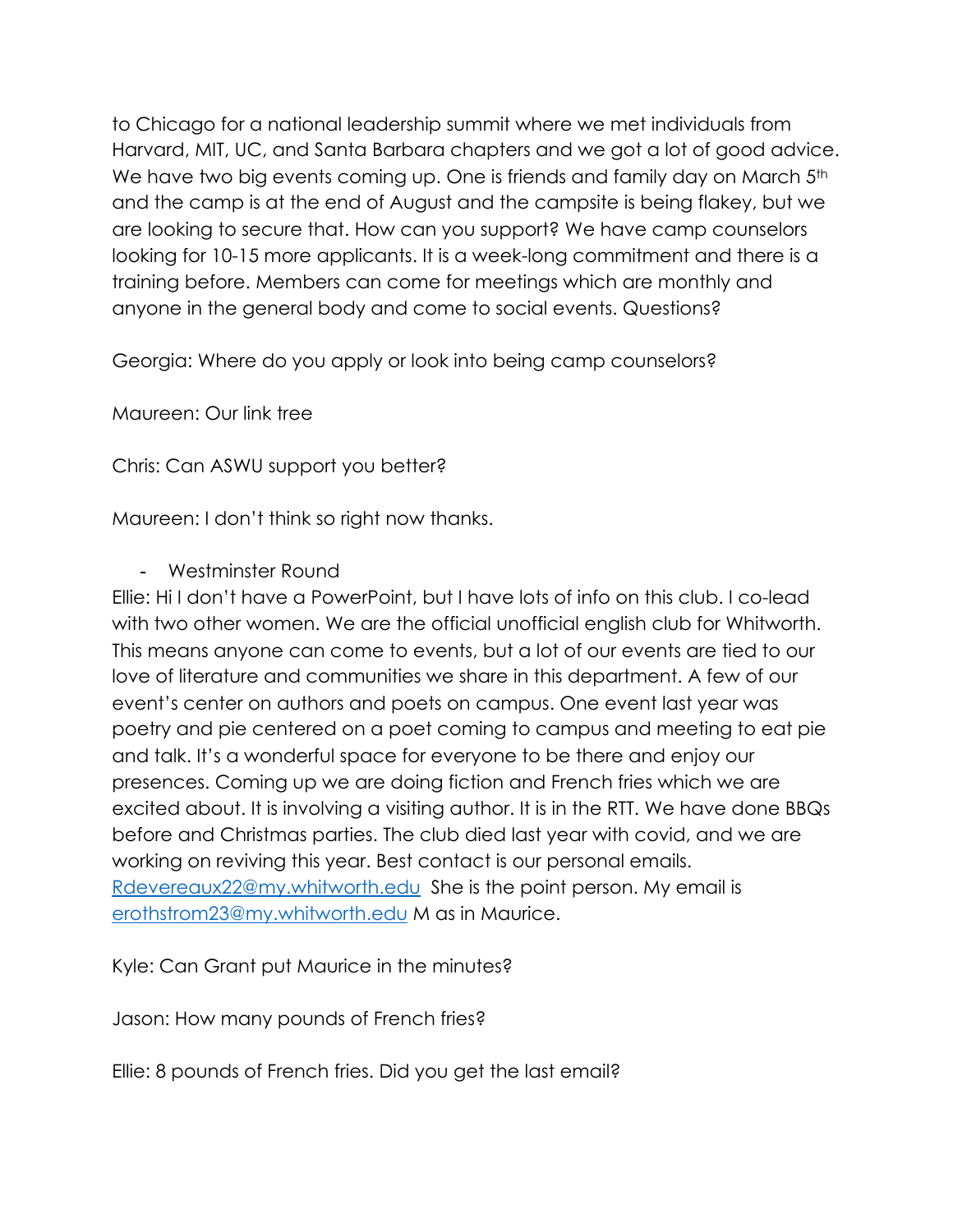Jason: Wes.

Jamie G: where and when?

Ellie: Next week the 23rd at 5pm in the RTT

Makayla: Are there flyers?

Ellie: We just got the poster approved and we are putting them up soon.

Jamie C: If you have any questions email them. Voting members after this meeting I will send out a document. We will have a club vote next week. It is the association of minorities in pre med. Read it over and get opinions from constituents and come up with questions.

\_\_\_\_\_\_\_\_\_\_\_\_\_\_\_\_\_\_\_\_\_\_\_\_\_\_\_\_\_\_\_\_\_\_\_\_\_\_\_\_\_\_\_\_\_\_\_\_\_\_\_\_\_\_\_\_\_\_\_\_\_\_\_\_\_\_\_\_\_\_\_\_\_\_\_\_\_\_

#### **Financial Director Updates**

Capital: \$19,090 Unallocated: \$17,185.35 Travel: \$4,980

- Approved Requisitions

Abby: These are the account totals. We had one approved req. Next req deadline is Feb 22nd for requisitions.

### **President Updates**

- Bylaw Vote

Rachel: Tonight, we have some votes. Last week hopefully you got a document with constitution and bylaw changes. Tonight, we are going to do bylaw first then constitution. I will ask for motions and discussion before we vote. I am excited to hear what you will say. I will have a timer for each section. We are voting on all changes in each document. If you have particular changes, we can do friendly amendments.

 $\_$  , and the set of the set of the set of the set of the set of the set of the set of the set of the set of the set of the set of the set of the set of the set of the set of the set of the set of the set of the set of th

### *Motion to Approve Bylaw Changes*

Motion by Makayla, Seconded by Rebecca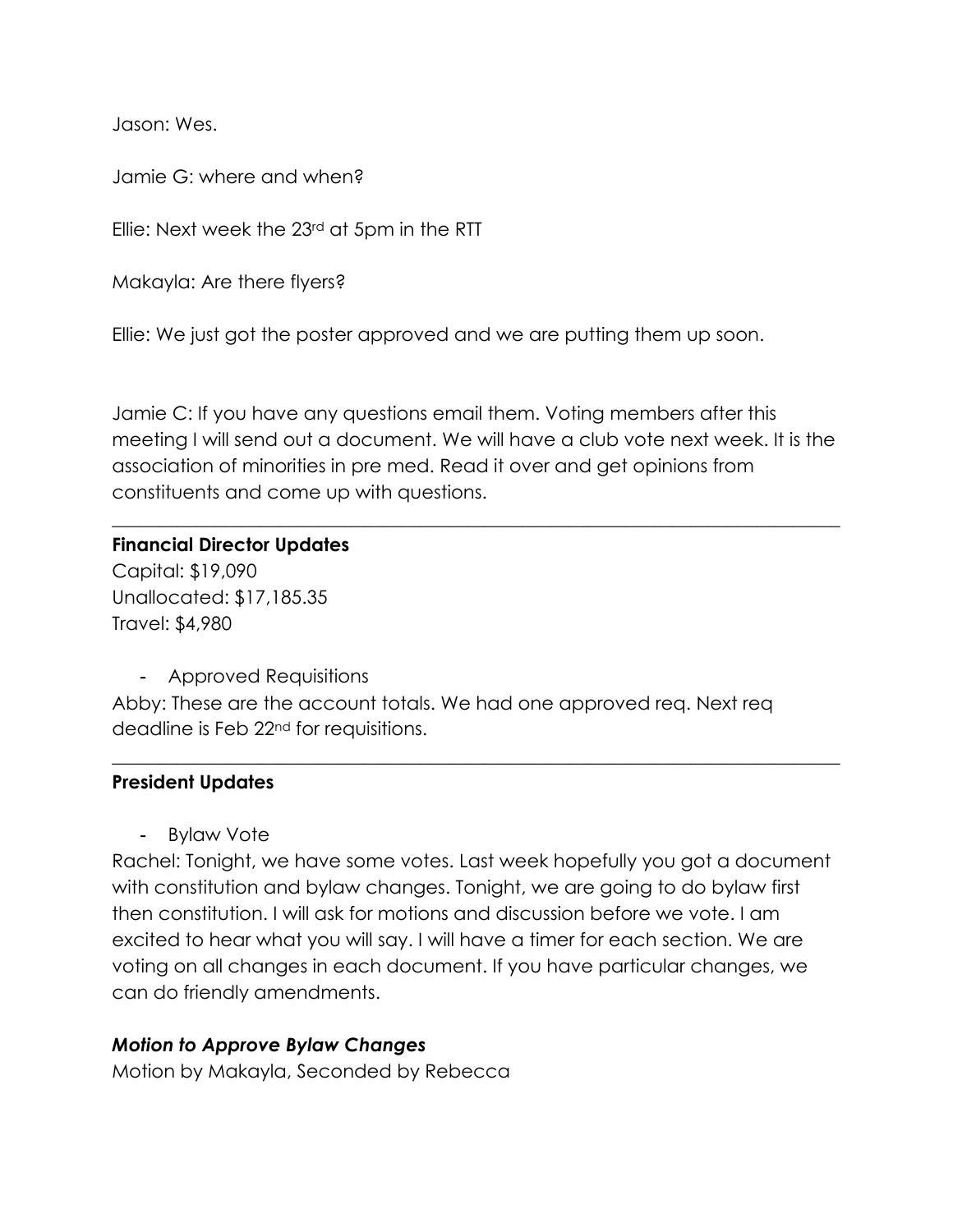Discussion:

Rebecca: I was talking with my AAC; she used to be senator for Boppell. She does not want to combine Stewart and the village because the village can be forgotten, and she thinks it will be absorbed into Stewart and forgotten.

Aeron: With my job being deceased, the merging between mine and Grant's is efficient to save money and put it toward other things like clubs. I've had this for 2 years and seen overlap between our jobs and how they can work together. It will be a lot of work, but it will be in good hands.

Marie: What was the reasoning for combing village and Stewart?

Rachel: Both have small populations and combing them make representation more fair. Arguably you could say McMillan and Ballard have bigger numbers but 2 senators. There are also questions on how long the village will be around. There is a chance that this change might just be a senator for Stewart, but we are making this change with the idea that Stewart and the Village will both be there, and a senator will have hours to compensate.

Makayla: In extension, if there is a single senator with two buildings, where would they be living to ensure people in both communities have access to the senator if they aren't in the hall. They have been talking about getting rid of the village for 4 years and there are no definitive plans. A combination could be relevant for the foreseeable future. Right now, it's not when village is replaced but rather if.

Rachel: You could live in either hall. We would not set anyone anywhere

Chris: One responsibility of the senator is to engage with both communities so they would delegate primetimes and office hours in both locations to maximize attention to both halls

Rebecca: I disagree with my AC partly because I think it's a good idea but it needs to be specific on the combination because they need to be involved in both communities which could be difficult, but the village needs to be included more.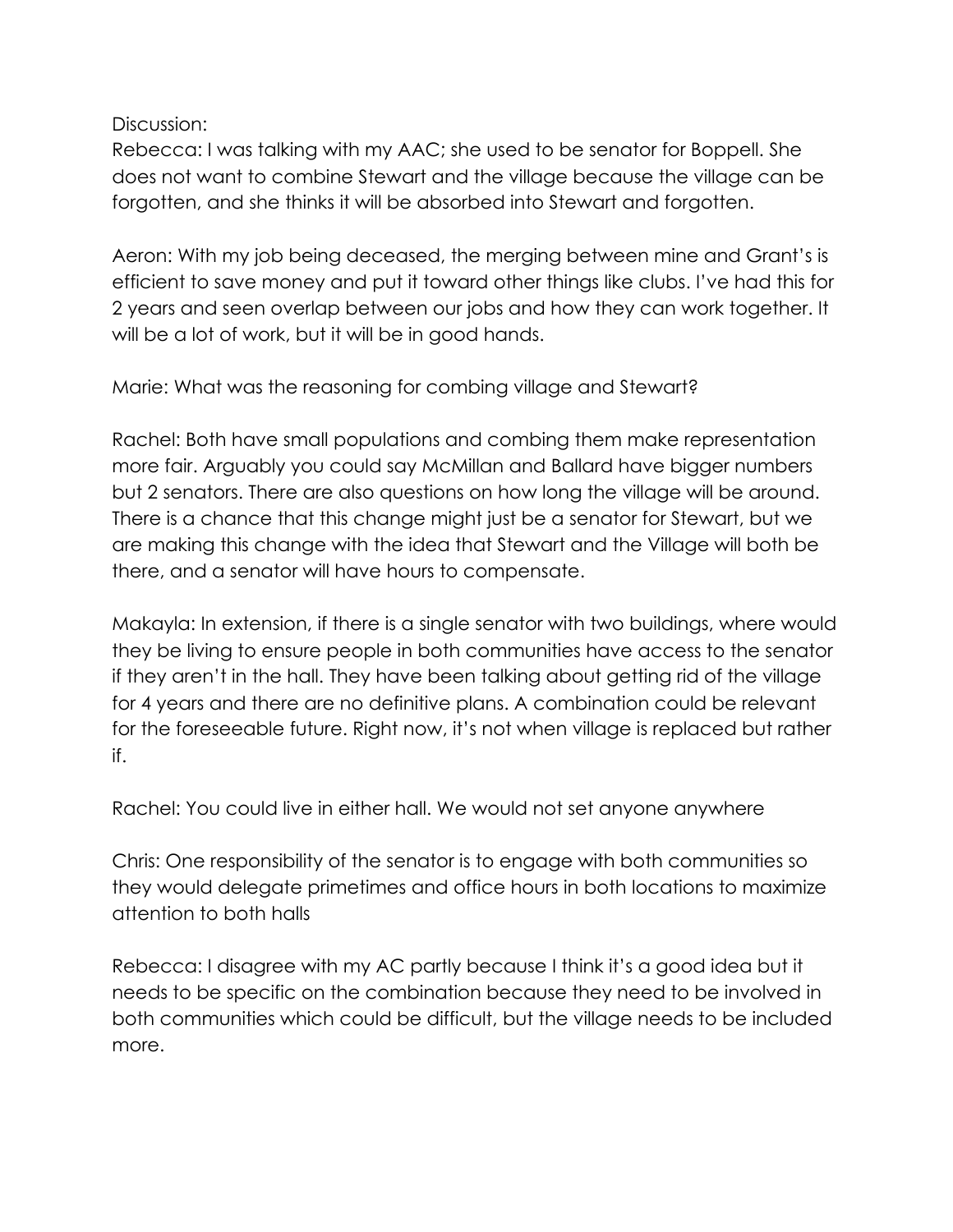Jason: There is system in place for shared responsibilities. We used to have zone reps that represented multiple locations so there is a diagram for what it looks like including what Chris was saying with switching office hours.

Rachel: Any other questions?

# *Motion to Vote on Bylaw Changes*

Motion by Kyle, Seconded by Larkin In favor: 17 | Opposed: 1 | Abstaining 0 Motion passes

Rachel: Now we are voting on the actual vote

In favor: 20| Opposed: 0 | Abstaining 0 Motion passes

- Constitution Vote

Rachel: Now we are moving to a constitutional vote. It is a similar process here. You are voting to send this to a ballot for the student body. The timeline is that tomorrow we send it to the student body and show the changes and then the following Friday we would vote campus wide. Right now, it is just these changes.

# *Motion to Approve Constitutional Changes and Send Vote to Student Body*

Motion by Kyle, Seconded by Michelle

Discussion:

Jessica: Next Friday can ASWU members can vote?

Rachel: Yes

Jamie: On the ballot are the changes independent or is it a blanket approval?

Rachel: As execs we are thinking we should do all at once, but we open to feedback. If they say yes to one, they would probably say yes to all.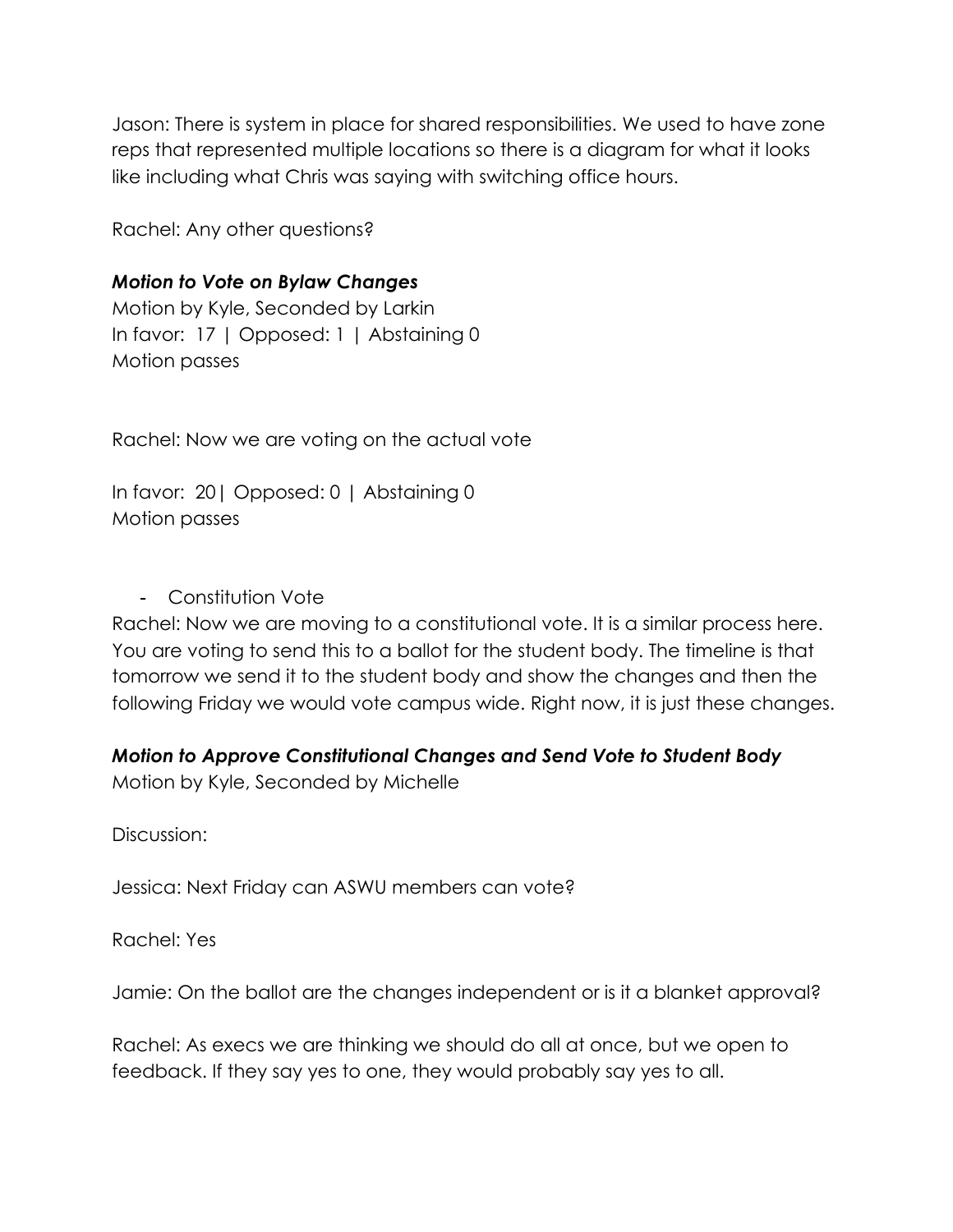Aeron: When we did the bylaw vote last year there were talks on the entire vote process and how it was problematic and so maybe we can implement a checkmark vote.

Abby: We brought that up but what is being grouped together this year is much different than the changes from last year.

Chris: These changes are internal, and position based, and it wasn't as dramatic changes for the campus entirety.

Kyle: What was last years?

Rachel: We talked about a hyphen for weeks. We added an act of God clause, position name changes, addition of positions, and rearranging.

Jason: We also changed how elections are done and got rid of primaries.

In favor: 20 | Opposed: 0 | Abstaining 0 Motion passes

- Learning Support Task Force

Rachel: It has been brought to my attention that there is a taskforce to talk about learning support which I heard from Gregor. This is about how we can have a unified system on tutoring and academic health. They are asking for passionate members who are interested about SI and tutoring and have experience with studying these ways and want to see change. We are talking with Landon Crecelius so can we get names to meet and brainstorm about taskforce with him? Is anyone interested to be put on an email to meet up about this?

 $\_$  , and the set of the set of the set of the set of the set of the set of the set of the set of the set of the set of the set of the set of the set of the set of the set of the set of the set of the set of the set of th

Michael: when would this be?

Rachel: Not sure right now, it would be schedule adaptive.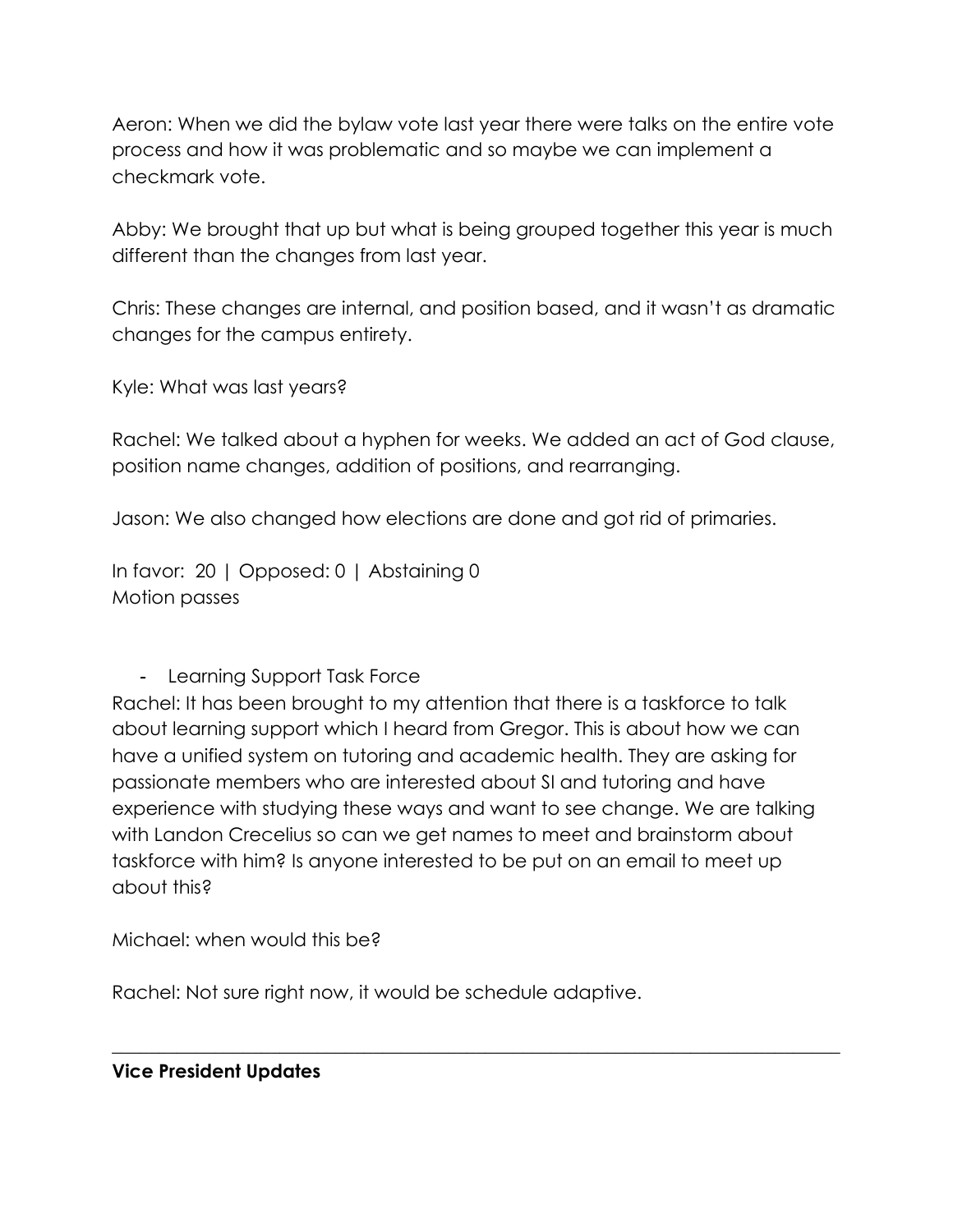# - Schedule 1:1's

Chris: Make sure you schedule 1:1s with Jason and myself.

# - Communication

Chris: ASWU as a whole and the execs have been discussing communication difficulties. We are reiterating that we are trying to organize the whole student body to serve campus effectively, but we can't do that if we aren't internally communicating. We are all busy but if you are on the clock and have time to email back to whoever, we appreciate that because we have to rely on communication since you are a part of the whole organization. We are getting paid to support others so we must be a leader and hard workers because this is preparing us for the later workforce. Please communicate

- Meal Cards

Chris: We will provide meal cards to those, prioritized for off campus and neighborhoods, who came to the meeting today. They are for Sodexo to eat dinner with us as a team.

Student Highlight

Chris: Ryan Grady is our student highlight this week. We are commemorating him for swimming at Whitworth and he tied records with the final swim meet during the NWC conference championships.

 $\_$  , and the set of the set of the set of the set of the set of the set of the set of the set of the set of the set of the set of the set of the set of the set of the set of the set of the set of the set of the set of th

# **Upcoming Events:**

- Comedy Magician Derek Hughes

Hannah: Tomorrow night we have Derek Hughes in the MPR at 7:30pm. Bring your friends and come out. Jamie and Georgia and someone else are helping. Tomorrow we are tabling in the HUB lied square so can I have two people help right after chapel from 11:30-12:15?

- Mascot Retirement

Georgia: Hi pals. We know that Friday is a big day. I will tell you why. It is our mascot reveal and retirement of Walker D Plank on Friday night. We are going to need lots of help. It will require numerous people. Jason and I want it to go well because first impressions are a big deal. Have you heard of SAGA? SAGA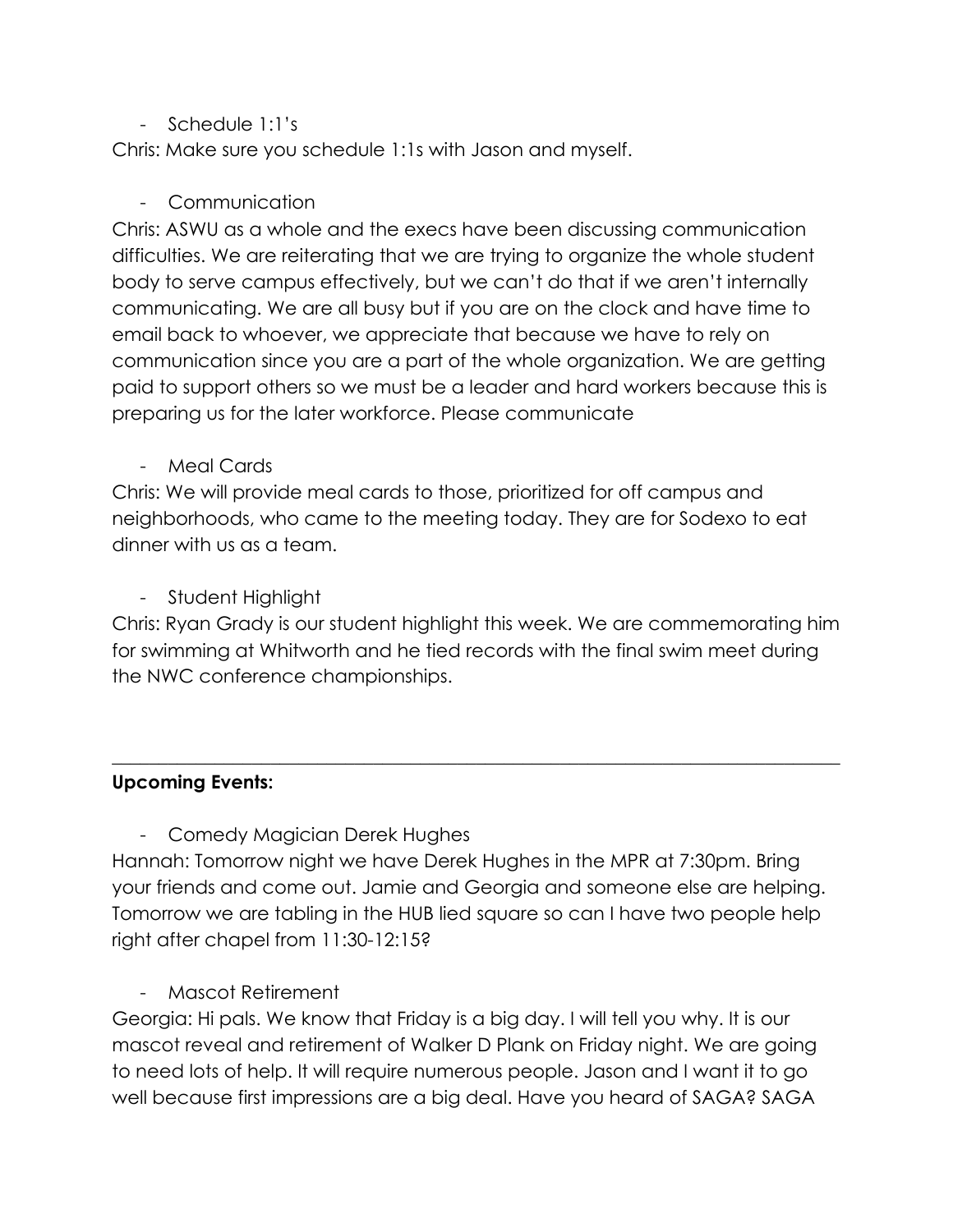has not worked with Whitworth in 50 years. Not to be dramatic but don't want a saga situation. We need various individuals to help. We need a few people at 2pm to load things in. Some at 7:30 and some at 8. For most you can leave at halftime but 4-5 stay for entire time. Someone will be on fire watch, the fog machine, two for spotlights, one on music and standby. Also, we need individuals dancing with the mascot at reveal. 4 people will stay, and they are showing up at 8 and doing stickers later. You can do other things. One person on photo booth. 4 on t-shirts. On Monday we have 11am load out for equipment.

Chris: If you need more people put it in the GroupMe.

- Leadership Fair

Rachel: We need help tabling at these times next Wednesday to advertise.

Jason: we are selling our job and how great ASWU is. Wear your shirt and name tags.

Aidan: Is it in the Hub MPR?

Rachel: Yes

- BSU Harlem Renaissance

Munya: it's our BSU black history month event. It is a formal dance in the MPR with food music and it's on 7pm Friday the 25<sup>th</sup>. First 80 people are catered with gluten free and veg options available.

Georgia: Do you need help?

Chris: Maybe, set up will be at 4 pm so come if you want to support.

- Interfaith Dialogue

Jenna: this event is two speakers here on Thursday and Friday with the main event on Friday Feb 25th at 7pm in the RTT. Some professors might have extra credit for coming to it. There is so much free pizza and cool giveaways. These speakers are Christian and Muslim and they have worked together and gone to many universities to focus on how to have deep relationship with people of different faith than your own. Other talks are more leave your faith at the door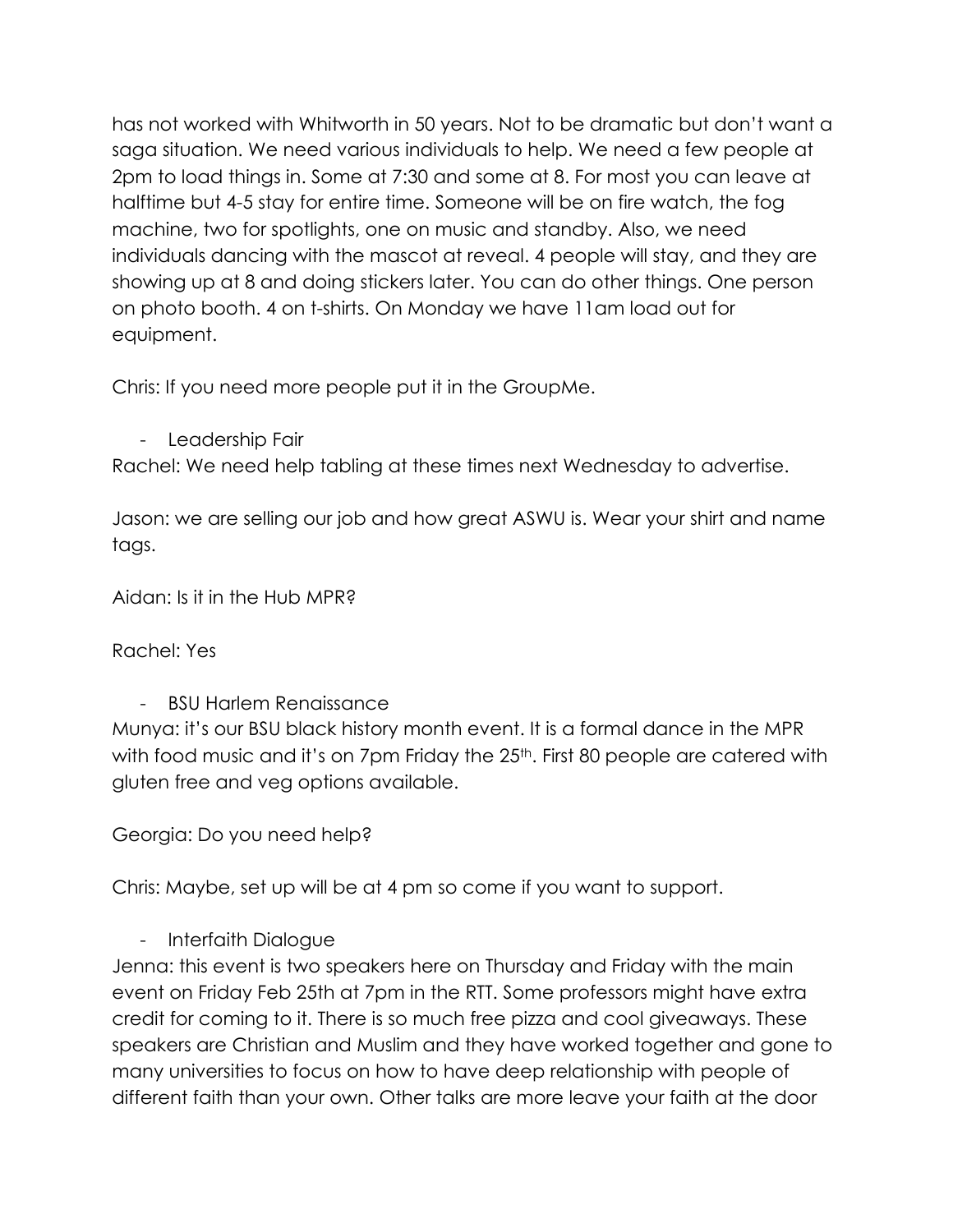but this one is not like that. This will be a time for respect and understanding. The other event is just for student leaders which is the student leadership workshop where you will meet them beforehand. It is optional but focused on student leaders and what we do to interact with the student body. You will meet speakers more hands on. It is that Friday in WEY 111 from 3-4 pm. Come chat and meet speakers prior to the main event.

Rachel: Do you need any help?

Jenna: Maybe 1-2 people to help pass out pizza. Be there at 6:30pm.

## **Constituency Reports**

### **Stewart**:

Rebecca: We are doing alright. We are having some issues with cleaning and bathroom cleanliness. We are working on it. As far as adapting, it's becoming busier and more stressed, but we are working through it and talking lots.

\_\_\_\_\_\_\_\_\_\_\_\_\_\_\_\_\_\_\_\_\_\_\_\_\_\_\_\_\_\_\_\_\_\_\_\_\_\_\_\_\_\_\_\_\_\_\_\_\_\_\_\_\_\_\_\_\_\_\_\_\_\_\_\_\_\_\_\_\_\_\_\_\_\_\_\_

## **Baldwin-Jenkins**:

Kyle: It's always a time in BJ. BJ has many stories. The printer was down because I forgot to put paper in it. I fixed it by putting paper in the printer. Lots of complaints. We are as a freshman hall; we have adapted continually into the new semester and the new year has been challenging and some are struggling with issues brought up with the RAs and the building has the worst RA reports. I am working to be better to support constituents.

### **Incoming Student Reps**:

Elisa: There has been pressure from classes and seminar to declare a major and find a new advisor which is stressful for those who don't have strong relationships yet and are unsure what to do. If you have freshman friends remind them professors are approachable and you can talk to them to find an advisor.

Michelle: We are doing good. I heard complaints about WIFI in dorms. It is really bad. I am trying to work on newsletters this week.

# **Off Campus:**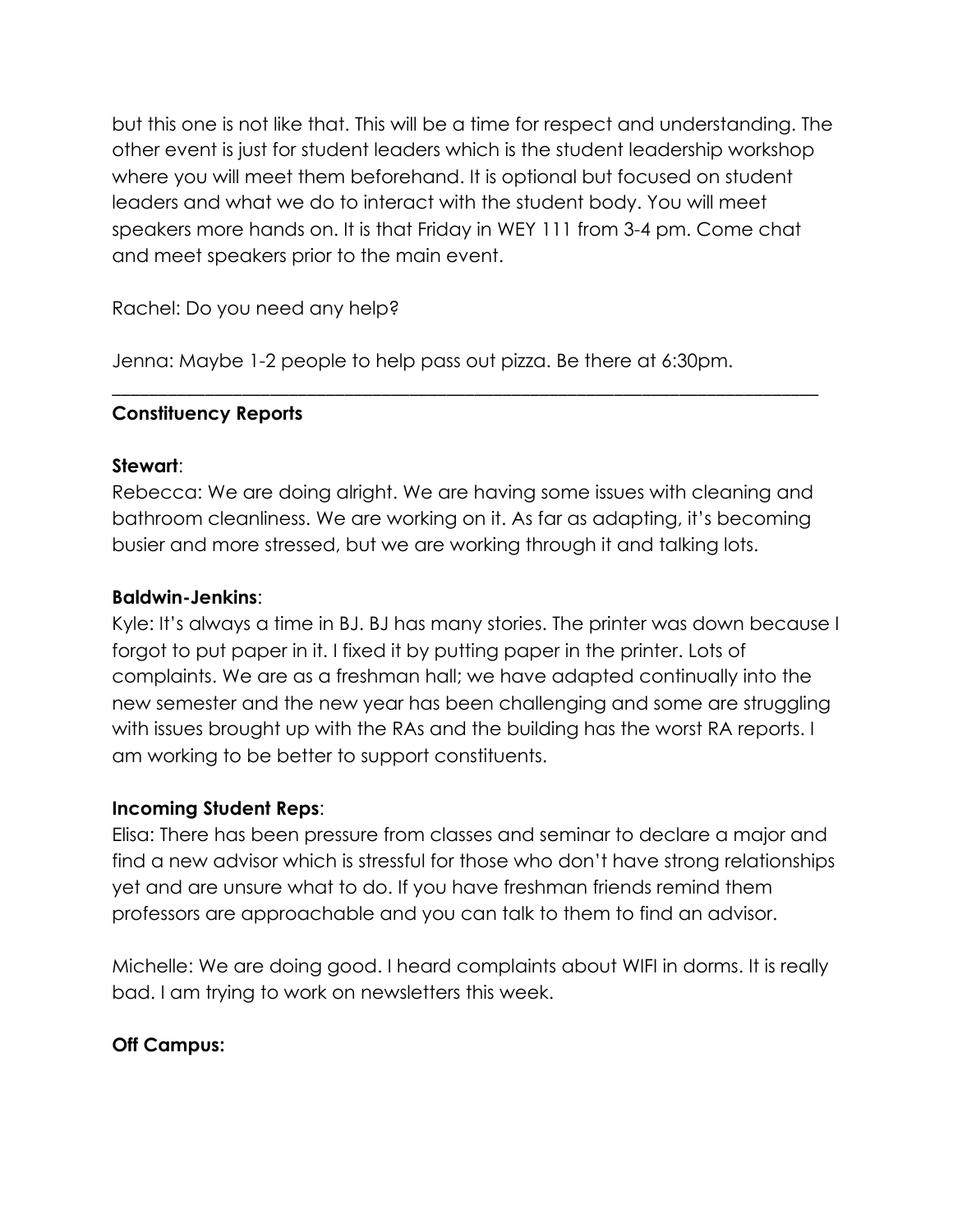Reeshika: We did not send a newsletter this week, but we are sending it by Friday. Off campus is adapting and mostly seniors are ready to be done. I've heard good things about this semester and parking is better.

# **The Village:**

Hannah: We are good. We had our CBS meeting, but nobody showed up. We are adapting okay as well as they can. Lots of stress but aren't we all.

## **Warren:**

Logan: We are doing good. We are starting to get in the swing of things. Every night there is studying in the lounges and building community that way through comparing schedules and forming study groups. Last weekend we had Superbowl party it was great. 25 people were in the lounge. Smaller things like that have been good,

## **International Students:**

Michael: International students are doing great. Lots of people are adapting well but last week I heard international students are looking for jobs on campus and struggling to find them. Jobs are open but few.

# **Neighborhoods:**

Payton: We are adapting pretty well. We are starting to plan events in houses and some people are more on top of it than others. There is a mix in the community.

### **Ballard:**

Katelynn: We are doing good. Everyone is chill with class so far. We are hanging out.

### **Boppell:**

Jamie G: We are doing pretty good. We are getting back into the swing of things and moving along well. Like last week, some students are still wanting a whiteboard in the 3<sup>rd</sup> floor study room.

# **Duvall:**

Larkin: We are doing pretty good. We hit the ground running and are seeing less at primetimes and meetings and passing through. There is a lot of support going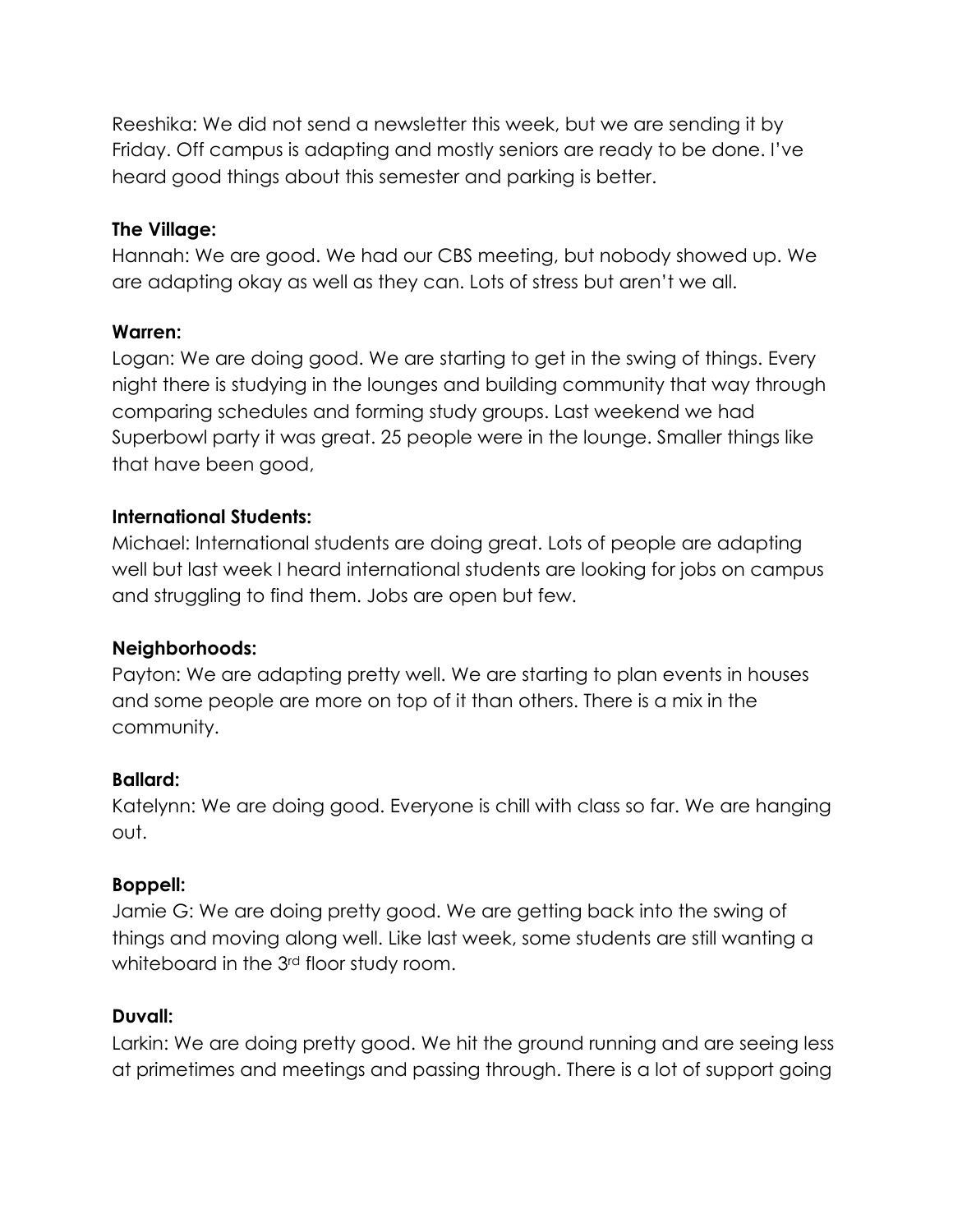around with study sessions and movie nights in the upper floors. We got a microwave and two new vacuums today. It has been quiet other than that.

### **Oliver:**

Grace: Oliver residents have been doing pretty well, however they are definitely overwhelmed with the course load this semester. I've been thinking of meaningful primetimes and events to create community and build relationships. When asked how they are adapting to the spring semester, they said that they are adapting well. It's been nice to feel like they have a reset button this semester, and although they have a lot of classes, the sunnier weather has made adapting a lot easier.

### **Arend**:

Samie: We are doing good. It has been a lot quieter than the past but comes along with a new semester and getting into classes. In terms of adapting, some have voiced they are stressed and worried about the semester with course loads, but overall things are good.

#### **McMillan:**

Hans: We are doing well. Last week it was encouraging to see upperclassmen dropping invites in the discord. I went climbing with freshmen. It is finally getting to a point of connection with underclassmen. As a brotherhood it can get clicky. I am hoping to bridge that gap with upper and underclassmen. I am glad to see freshman in events and it is encouraging. Looking forward to upcoming events and more McMillan shenanigans.

#### **Campus Vibes**

Michelle: I have a concern. Earlier today I had lunch and the menu said chicken, but it was actually pork, and some can't have pork and that was bad. Sodexo needs to change the menus or give a heads up about that.

 $\_$  , and the set of the set of the set of the set of the set of the set of the set of the set of the set of the set of the set of the set of the set of the set of the set of the set of the set of the set of the set of th

Rachel: Shoot them an email and let them know. I am sorry.

Georgia: There is lots of confusion about my event. We are still the pirates. We are not changing from the pirates but just the costume is changing. We are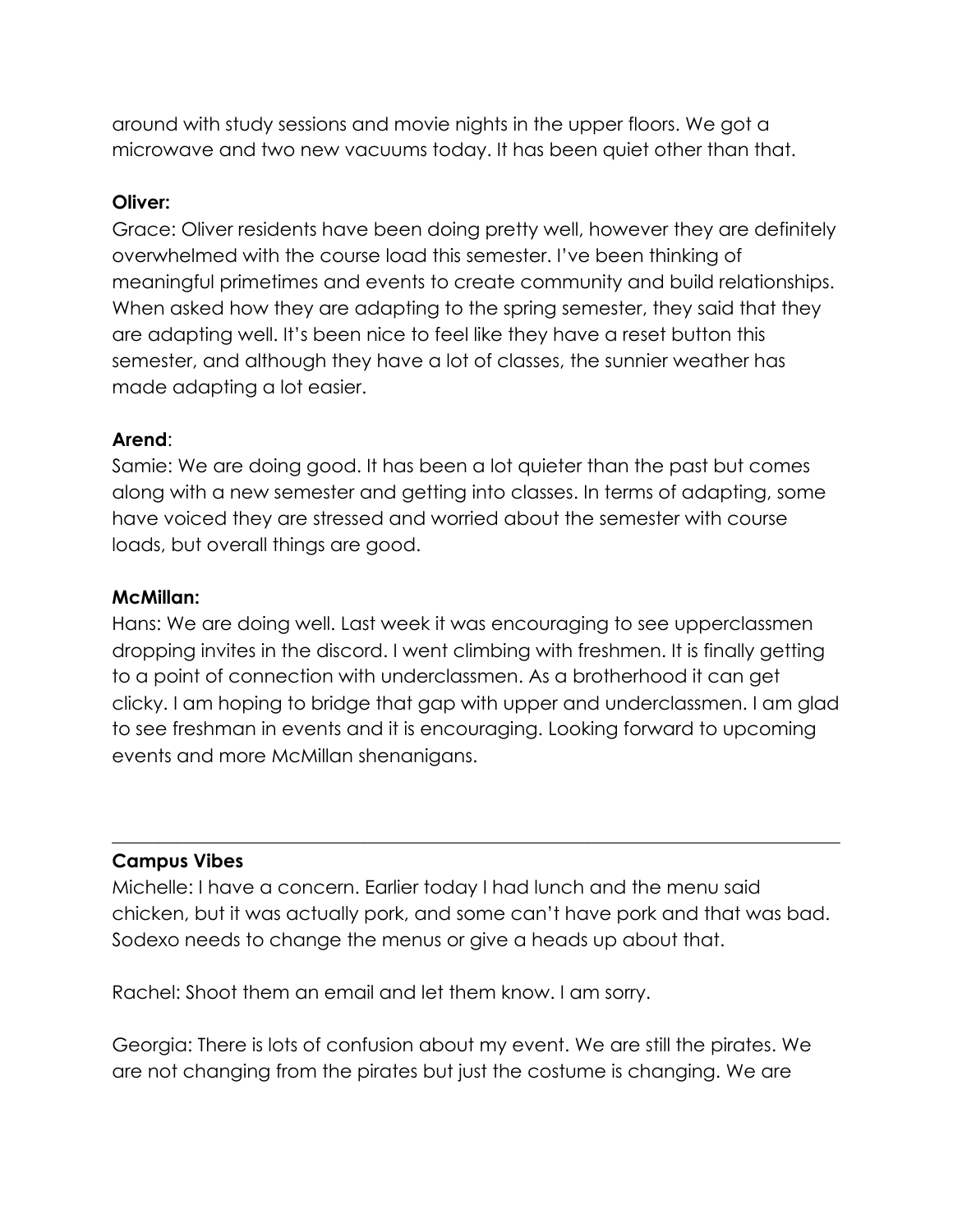making this obvious in posts and you should share that. Direct them to me if they have questions and let them know.

Aidan: It is One Pine Day today. Please go repost Whitworth class of 22 one pine day post because it has not been posted as much as I want. We have not funded the equipment to install the court yet. Please post that the next few days.

Maureen: Please spread the word about Kesem because it's new and we are trying to get volunteers. Tell everyone and anyone that will listen. If you are interested DM me on Instagram.

Aeron: On the event on Friday, I will post the poster on Instagram nad tomorrow I will drop a sick hype video. It's better than pirate mania video.

Georgia: Your socks will be knocked off.

Makayla: This applies to anyone but to address concerns with off campus students and jobs, my youth center is taking applications for rec leaders from now to summer. It's about 25 hours a week and 40 in the summer. Now is a good time to apply and volunteer to see if you are interested. You can see me after the meeting for more information. I am working in the before and after school programs and shift availability is good. Also, to reiterate one pine day. It doesn't matter how much to donate but everything will help especially if you are a senior. It's easy to take and not give back so please give back to the university that has done a lot for us individually. There are lots of cool projects on there so go read about them and why they are being added in.

Jason: Reminder that tomorrow for sophomores don't forget about sophomore spotlight on Tuesday at 7pm in the MPR focusing on destressing with HEAT and a giveaway with stuff your own sasquatches and stickers. Come to that.

 $\_$  , and the set of the set of the set of the set of the set of the set of the set of the set of the set of the set of the set of the set of the set of the set of the set of the set of the set of the set of the set of th

### **Shoutouts**

Makayla: Shoutout to the sun and don't be discouraged this weekend with cloudiness.